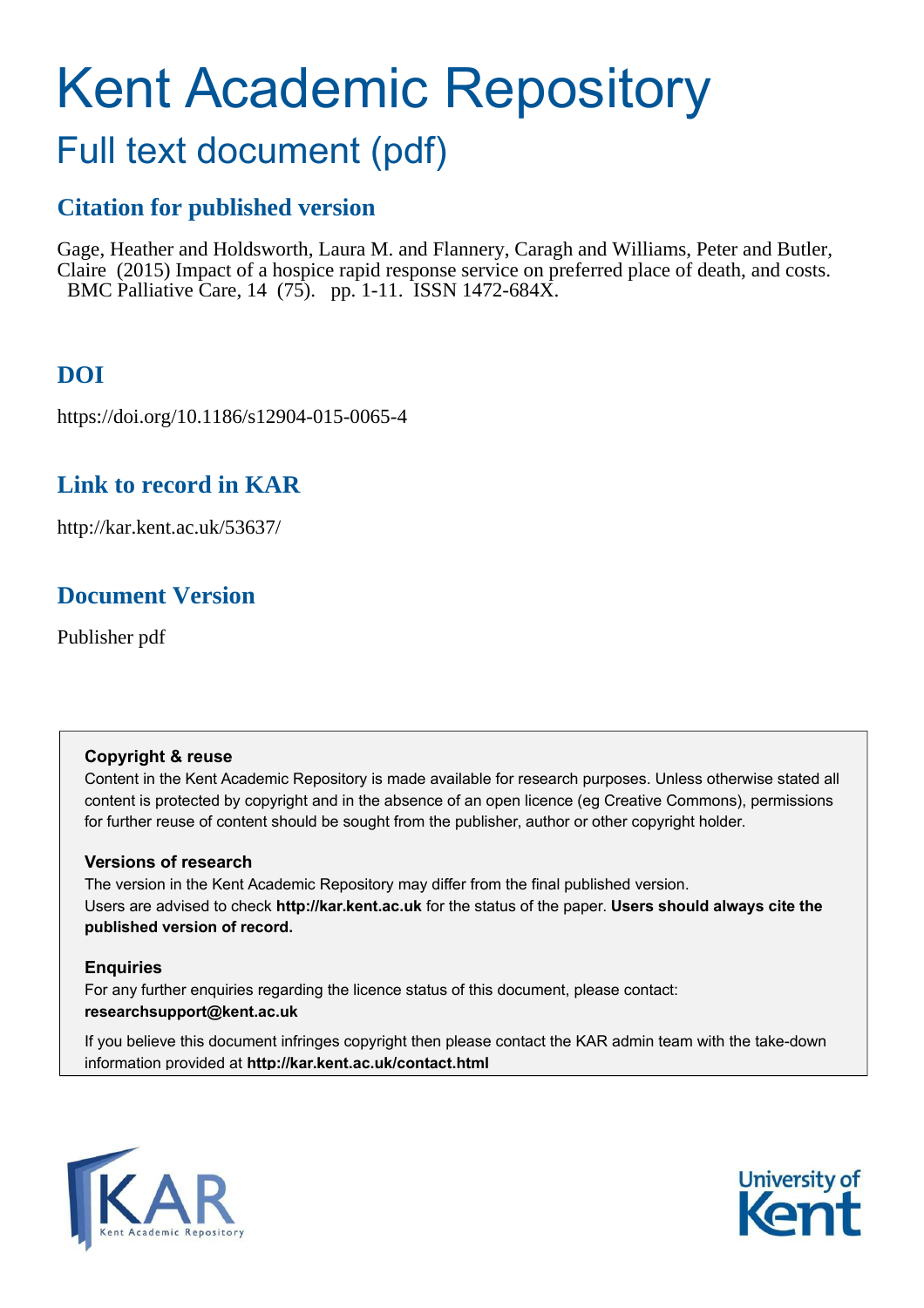# <span id="page-1-0"></span>**RESEARCH ARTICLE Example 2014 12:30 The Contract of Contract ACCESS**



# Impact of a hospice rapid response service on preferred place of death, and costs

Heather Gage<sup>1\*</sup>, Laura M. Holdsworth<sup>2</sup>, Caragh Flannery<sup>1</sup>, Peter Williams<sup>3</sup> and Claire Butler<sup>4</sup>

#### Abstract

Background: Many people with a terminal illness would prefer to die at home. A new palliative rapid response service (RRS) provided by a large hospice provider in South East England was evaluated (2010) to provide evidence of impact on achieving preferred place of death and costs. The RRS was delivered by a team of trained health care assistants and available 24/7. The purpose of this study was to (i) compare the characteristics of RRS users and non-users, (ii) explore differences in the proportions of users and non-users dying in the place of their choice, (iii) monitor the whole system service utilisation of users and non-users, and compare costs.

Methods: All hospice patients who died with a preferred place of death recorded during an 18 month period were included. Data (demographic, preferences for place of death) were obtained from hospice records. Dying in preferred place was modelled using stepwise logistic regression analysis. Service use data (period between referral to hospice and death) were obtained from general practitioners, community providers, hospitals, social services, hospice, and costs calculated using validated national tariffs.

Results: Of 688 patients referred to the hospice when the RRS was operational, 247 (35.9 %) used it. Higher proportions of RRS users than non-users lived in their own homes with a co-resident carer (40.3 % vs. 23.7 %); more non-users lived alone or in residential care (58.8 % vs. 76.3 %). Chances of dying in the preferred place were enhanced 2.1 times by being a RRS user, compared to a non-user, and 1.5 times by having a co-resident carer, compared to living at home alone or in a care home. Total service costs did not differ between users and non-users, except when referred to hospice very close to death (users had higher costs).

Conclusions: Use of the RRS was associated with increased likelihood of dying in the preferred place. The RRS is cost neutral.

Trial registration: Current controlled trials [ISRCTN32119670,](http://www.controlled-trials.com/ISRCTN32119670) 22 June 2012.

Keywords: Preferred place of death Rapid response service Costs

#### Background

Many people faced with terminal illness would prefer to die at home [[1](#page-10-0)–[3](#page-10-0)], but less than a third do so in the United Kingdom (UK); most die in National Health Service (NHS) hospitals [\[2](#page-10-0), [4](#page-10-0), [5](#page-10-0)]. Patients are more likely to die at home if their carers receive professional support [\[6](#page-10-0), [7](#page-10-0)]. The Department of Health (DH) policy guidance stresses the importance of giving people more choice over where they die and tasks NHS Trusts to provide services 24/7 to enable people to receive the care they needed to die at home [[8\]](#page-10-0).

\* Correspondence: [h.gage@surrey.ac.uk](mailto:h.gage@surrey.ac.uk)

Patients with life-limiting conditions are often admitted to hospital because of a crisis that could not be resolved at home, such as uncontrolled symptoms, carer fear or stress, and not having medication available [\[9](#page-10-0)]. Research has shown that patients who spend more time in hospital or hospice during their illness are more likely to die there [\[7](#page-10-0)], so keeping patients out of inpatient facilities may help improve the likelihood that patients die at home. Evidence is lacking, however, on the costs of palliative care in different settings, creating uncertainties for service commissioners [\[5](#page-10-0), [8](#page-10-0), [10](#page-10-0)–[12\]](#page-10-0).

Independent hospices play an important role in endof-life care, providing inpatient, day and domiciliary care [[5\]](#page-10-0). Typically, hospice services integrate with other local providers, and many different models of care exist [\[13](#page-10-0)].



© 2015 Gage et al. Open Access This article is distributed under the terms of the Creative Commons Attribution 4.0 International License [\(http://creativecommons.org/licenses/by/4.0/](http://creativecommons.org/licenses/by/4.0/)), which permits unrestricted use, distribution, and reproduction in any medium, provided you give appropriate credit to the original author(s) and the source, provide a link to the Creative Commons license, and indicate if changes were made. The Creative Commons Public Domain Dedication waiver [\(http://creativecommons.org/publicdomain/zero/1.0/](http://creativecommons.org/publicdomain/zero/1.0/)) applies to the data made available in this article, unless otherwise stated.

<sup>&</sup>lt;sup>1</sup>School of Economics, University of Surrey, Guildford GU2 7XH, England Full list of author information is available at the end of the article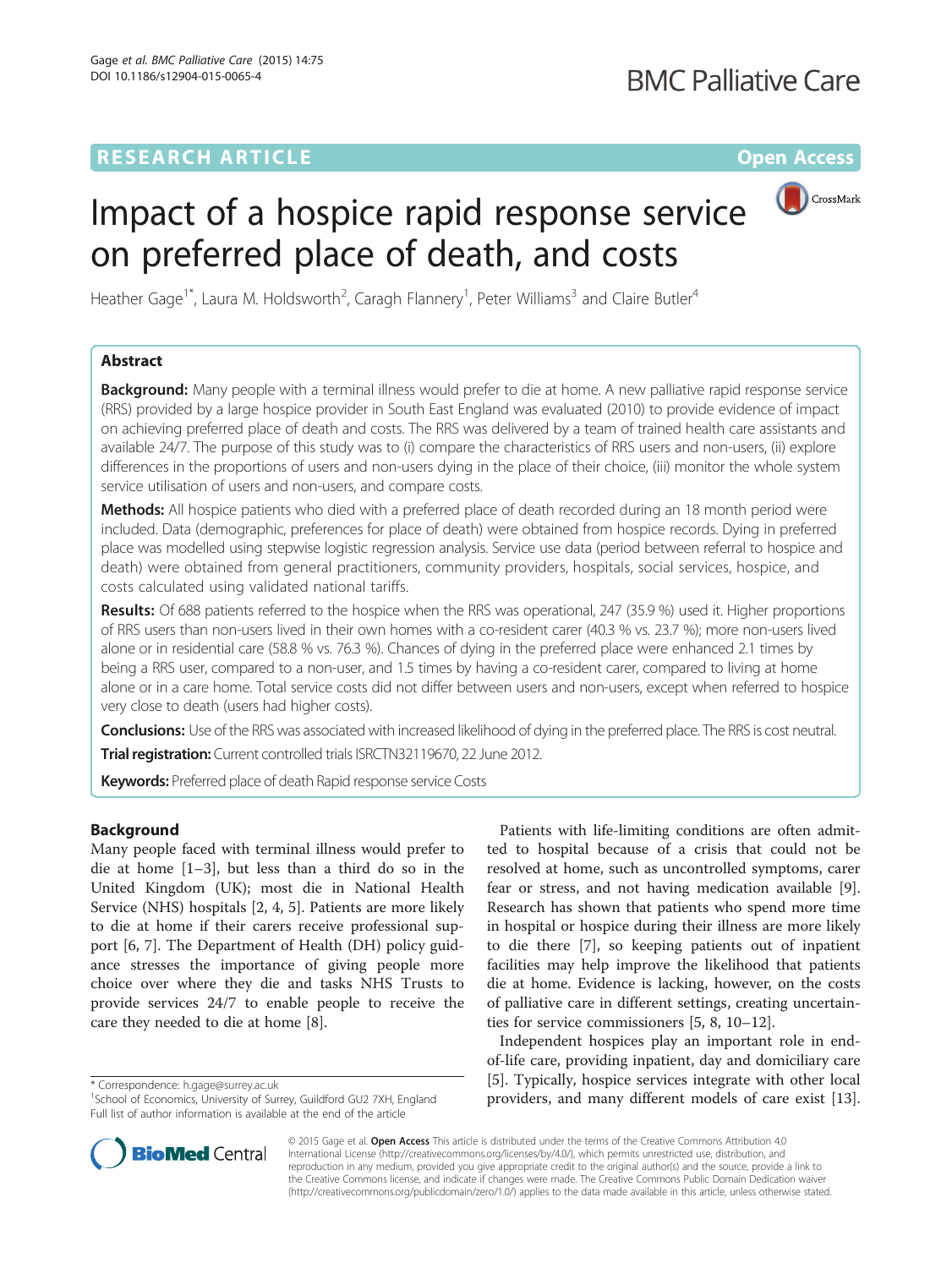Rapid response services (RRS) provide intense care over relatively short periods when crises arise, and work alongside regular domiciliary services that offer longer term support, to help avoid admission to hospice or hospital. Three studies in the UK [[10](#page-10-0), [14, 15\]](#page-10-0) found that RRSs resulted in higher proportions of patients dying at home, compared to the national average (42 %, 41 %, 29 % vs. 21 %) [[4\]](#page-10-0). However, these were small evaluations, and further research is required to provide a firm evidence base.

This paper presents the results of an evaluation of a new RRS introduced by Pilgrims Hospices in South East England in 2010 [[16\]](#page-10-0). The objectives were to (i) compare the characteristics of users of the RRS with those of people that did not use it, (ii) explore differences between users and non-users in the proportions of patients dying in the place of their choice, and (iii) monitor the overall service utilisation of users and nonusers, and compare costs.

#### Methods

#### **Design**

Pilgrims Hospice services are delivered from three centres serving contiguous communities (total population 600,000) in the county of Kent. In each centre, the hospice provides a 16-bed inpatient ward, day hospice services and community outreach. The study followed a randomised stepped wedge design. The new RRS was rolled out sequentially to the three areas (order determined randomly using a simple probabilistic model), starting January 2010, with six months between the start of provision in each area. The study continued for six months after the RRS was introduced in the third area (total of 18 months). The time before the introduction of the RRS was deemed the control period, i.e. 0, 6 and 12 months in Areas 1, 2 and 3 respectively (Fig. [1](#page-1-0)). Once available in an area, any patients referred to the hospice in that area could access the RRS, although not all patients did. A comparison of the intervention (when RRS was provided) and control (no RRS available) conditions, and carer outcomes and experiences are reported elsewhere [[17\]](#page-10-0). This paper focusses on the time when the RRS was available in each area and a comparison of the people using it with those who did not.

#### RRS intervention

The RRS was developed in line with best practice and following a review of available evidence on hospice-athome and other RRSs [\[13](#page-10-0)]. It is delivered by a team of experienced health care assistants (band 3), who were trained by the hospice and supported by the full hospice multidisciplinary team. The RRS serves all three areas and has access to a service co-ordinator, medical advice, and equipment carried by car. The team responds rapidly 24/7 to crises in patients' homes (including care homes). Patients' needs and prognosis, and family circumstances are assessed, including patient/ family preferences. Hand-on care is provided in coordination with other community services. A full description of the establishment of the RRS is reported separately [\[18](#page-10-0)].

#### Participants

All patients newly referred to any of the three centres (from any source) for any hospice service during the 18 month study period were identified from the hospice database and included, although the analysis reported in this paper only refers to patients recruited after the RRS had been introduced in the area in which they lived. Patients were ineligible if still alive at the end of the 18 month data collection period (because place of death and total services utilisation were not known), or if already registered with the hospice in Areas 2 and 3 when the RRS was introduced (because they crossed between control and intervention conditions). Amongst eligible patients, those without a recorded preferred place of death (PPD) in the hospice notes were excluded from the analysis.

| Area 1                                                        | Month 0 | Rapid response service<br>available | 3 | 4 | 5. | 6 | 8<br>available | 9                    | 10 | 11<br>Rapid response service | 12 | 13<br>Rapid response service<br>available | 14 | 15 | 16 | 17 18 |
|---------------------------------------------------------------|---------|-------------------------------------|---|---|----|---|----------------|----------------------|----|------------------------------|----|-------------------------------------------|----|----|----|-------|
| Area 2                                                        |         | Control / Usual care                |   |   |    |   | available      |                      |    | Rapid response service       |    | Rapid response service<br>available       |    |    |    |       |
| Area 3                                                        |         | Control / Usual care                |   |   |    |   |                | Control / Usual care |    |                              |    | Rapid response service<br>available       |    |    |    |       |
| Fig. 1 Timeline of introduction of the Rapid Response Service |         |                                     |   |   |    |   |                |                      |    |                              |    |                                           |    |    |    |       |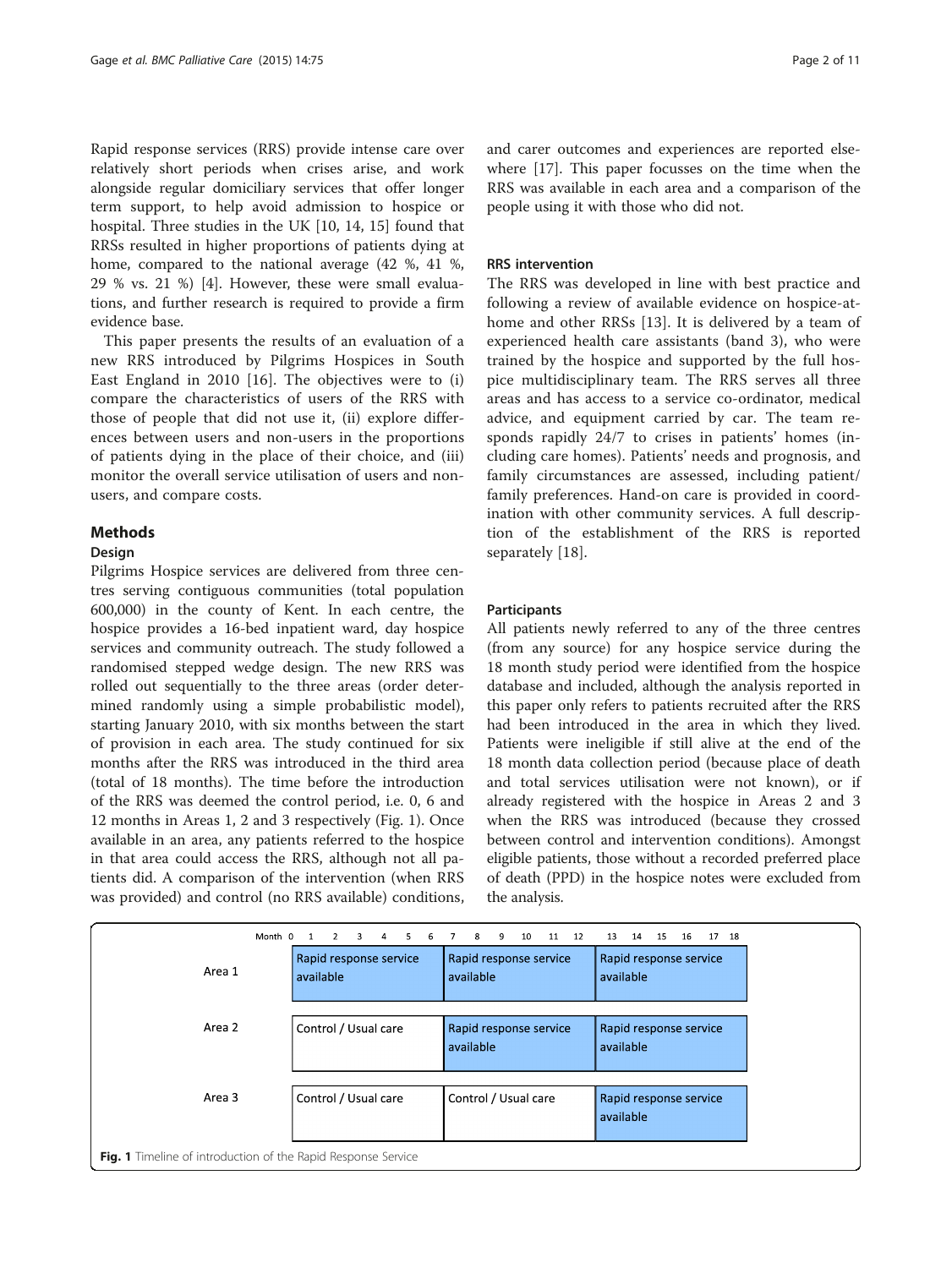#### Data collection

Hospice records of individual patients were accessed retrospectively to obtain data on: age (calculated from date of birth collected at first hospice consultation); sex; residential situation (own home alone/with a carer, residential care); date referred to hospice; initial (recorded at first hospice assessment) PPD (own home, care home, hospice, hospital, other); final PPD (if subsequent changes recorded); date of death; actual place of death (APD). Number of days in the study was computed (date of death minus date referred to hospice) and grouped  $\left\langle \langle -2, 3-14, 2, 3-14 \rangle \right\}$ 15-30, 31-60, >60 days). Initial and final PPD were compared with APD to establish whether or not patients achieved their PPD.

#### Analysis

Data were transferred to SPSS version 20 (IBM SPSS Statistics for Windows) for analysis. Excluded patients (no recorded PPD) were compared with those included with respect to age, sex, place of residence, APD. The characteristics of RRS users were compared with patients registered with the hospice in an area with a RRS but who did not access it (non-users). Comparisons (users vs. non-users) of continuous variables (age and days in study) were made using t tests; other variables were compared using chi-square tests. The factors (age, sex, area, days in study, initial PPD, residential situation) associated with achieving the PPD were explored in two stages: first using bivariate analysis and then using stepwise (backward elimination) logistic regression modelling and including RRS user/non-user as a dummy variable. Variables entered into the model were: RRS user (vs. nonuser), sex (female), age, live at home alone or with carer (vs. live in care home), Area 2 or Area 3 (vs. Area 1), number of days in study (between referral to hospice and death using 1, 8, 21, 45, 75 for each of the five time groups). The five category initial PPD was recoded into 2 variables: preference for own home (Yes/No); preference for care home (Yes/No).

#### Economic evaluation

The costs of the RRS were calculated on an individual patient basis from hospice records of the number of visits and time spent in patients' homes. To assess the extent to which the RRS substituted for other forms of health and social care, service utilisation data were collected for all participants for the time that they were in the study (referral to hospice to date of death) from seven providers: general practitioners; community services; acute (hospital) services (A&E, inpatient nights, outpatient appointments, day hospital); Marie Curie home sitting; out-of-hours services (GP/nurse home visits, telephone advice, 'walk-in' attendances; social services received; hospice services, other than the RRS (home, outpatient,

inpatient, day hospice). The number of contacts was summed within each service type. Some GPs did not return service use data, and missing items were filled using the mean values for patients with data and who were in the study for the same time period. All other service use data were complete.

Contacts with health care staff/services were converted to costs in British pounds, 2010, using validated NHS unit costs, inclusive of oncosts and overheads [\[19](#page-10-0)]. Discussion with the hospice finance director confirmed that it was appropriate to apply NHS rates to hospice services. Units of service use (visits, nights, hours etc.) were multiplied by the relevant unit cost to obtain the total cost per service use item per participant. Social services provided the cost of social care packages which were compared with national tariffs [[19\]](#page-10-0) and found to be comparable, and hence were used as supplied. Costs of individual service use items were summed within service use types, and the grand total cost was calculated.

The distributions of service utilisation and cost data were checked for normality. Since, for most items, the data were skewed (high proportions of participants with zero usage, small numbers of participants with very high usage), comparisons were conducted using medians and inter-quartile range, and Mann Whitney U tests. Utilisation and costs of users and non-users of the RRS were compared for each service use category. The analysis was conducted separately for each of the five time periods that participants were in the study because it was expected that service use and costs would correlate positively with duration.

#### Ethical approval

The study received a favourable ethical opinion from the Kent Research Ethics Committee, reference 09/H1101/75. The National Information Governance Board confirmed patient consent was not needed for use of pseudoanonymised data sets.

#### Results

#### Study participants

The 1704 patients newly referred to the hospice during the 18 month study period were evenly distributed between the three centres (Fig. 2). Of these, 1527 (89.6 %) were eligible. Amongst the 953 for whom a PPD was known, there were 688 (72.2 %) who could potentially use the RRS because they had been referred to the hospice during the time the RRS was running in their area, and 265 who could not (because there was no RRS service available – the control group). Of the 688 who could access the RRS, 247 (35.9 %) received care from it (were RRS 'users') and the rest did not ('non-users') (Fig. 2). The proportions of users (vs. non-users) was lower in Area 3 (30.8 %)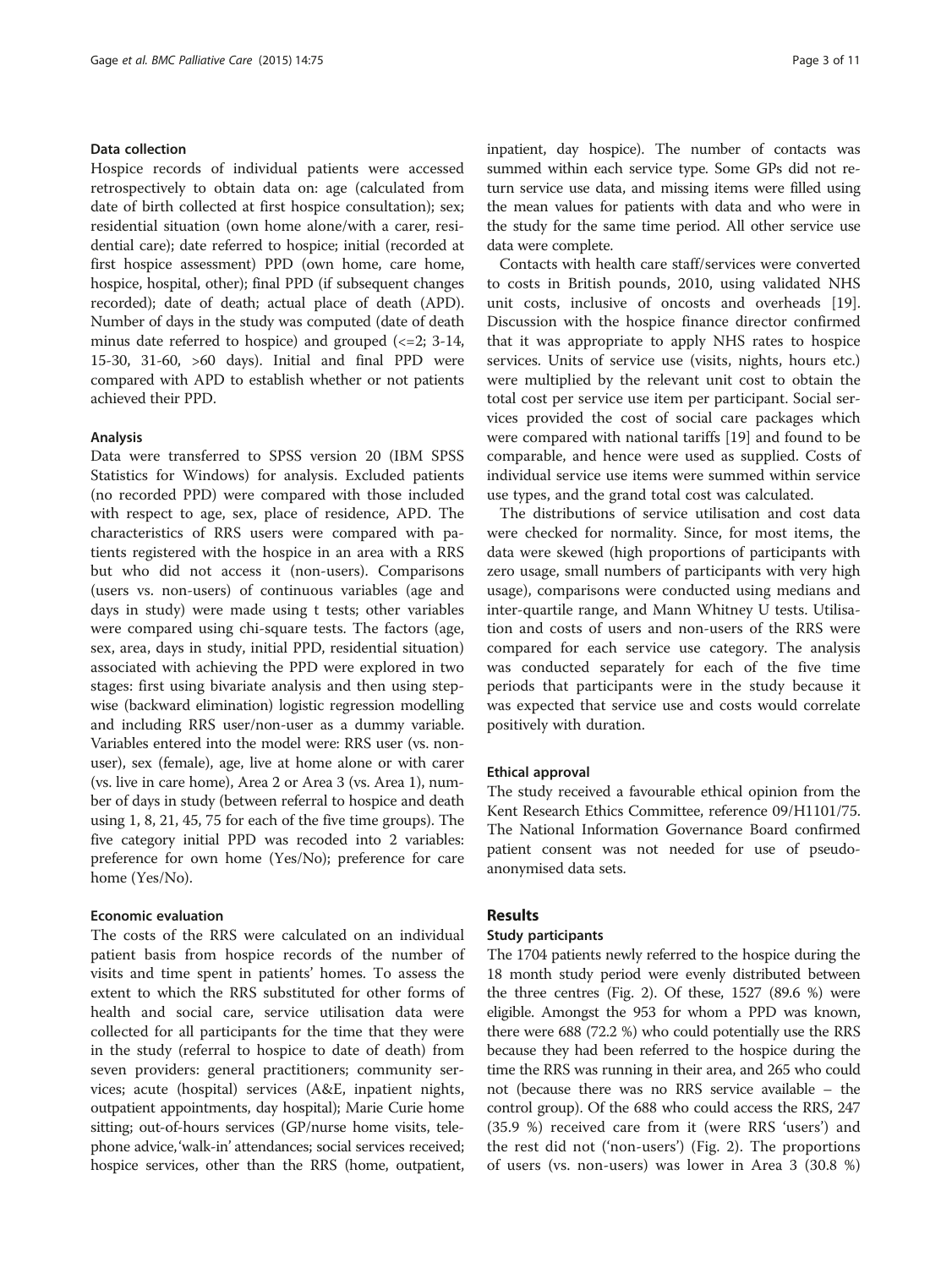

than in Areas 1 and 2 (36.6 %), but not significantly so (chi square,  $p = 0.601$ ).

A comparison of the 953 people with a PPD and 574 excluded participants (no PPD) revealed no evidence of differences with respect to age or sex. Those with a PPD were more likely to have died at home than those without a PPD (36.9 % vs. 24.7 %) and to live alone 241 (26.2 % vs. 15.9 %) (chi sq.  $p < .001$ , both comparisons).

#### Comparison of 247 RRS users with 441 non-users

There were no significant differences between users and non-users with respect to mean age, days in study and

sex. However, users were significantly more likely than non-users to want to die at home, actually die at home, and die where they wanted. Data on residential situation were available for 586 (85.2 %) participants; higher proportions of RRS users lived in their own homes with a co-resident carer, and more non-users lived alone or in residential care. Differences were found between initial and follow-up PPD for only 12 participants (six per group) (Table 1).

Comparing characteristics of users and non-users (taken together) across the three areas, no significant differences were found in age, gender, APD or achieving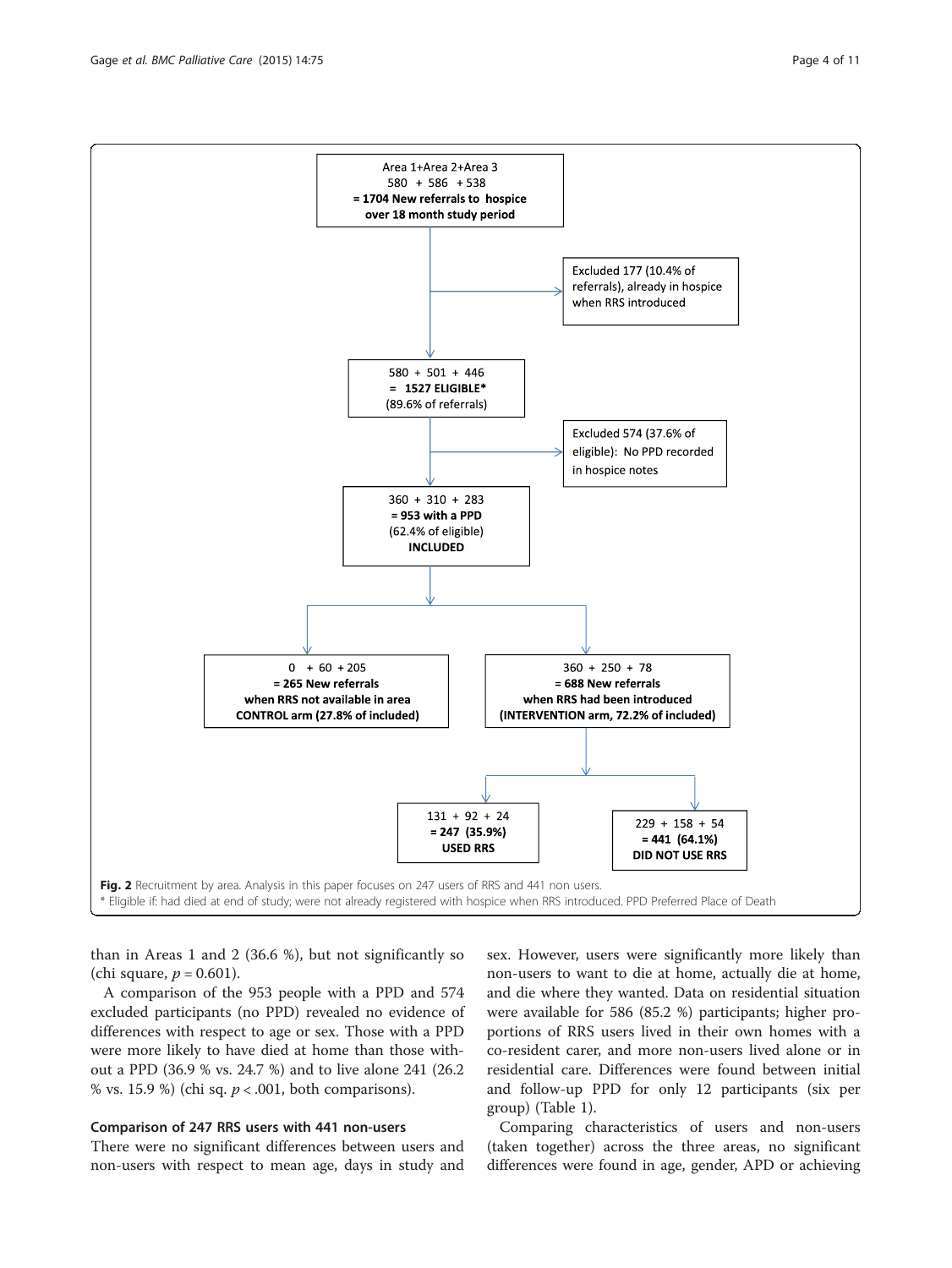| <b>Table 1</b> Comparison of characteristics of RRS users and non-users |  |
|-------------------------------------------------------------------------|--|
|-------------------------------------------------------------------------|--|

| Intervention group $N = 688$ (%)  |                   | Non-user ( $N = 441$ ) | User ( $N = 247$ ) | P-value        |
|-----------------------------------|-------------------|------------------------|--------------------|----------------|
| Age at death                      | (Mean, SD)        | 75.10 (12.21)          | 75.10 (10.22)      | T test 0.985   |
| Days in study                     | (Mean, SD)        | 69.1 (76.50)           | 73.1 (81.23)       | T test 0.521   |
| Area                              | 1 Canterbury      | 229 (51.9)             | 131 (53.0)         |                |
|                                   | 2 Thanet          | 158 (35.8)             | 92 (37.2)          |                |
|                                   | 3 Ashford         | 54 (12.2)              | 24 (9.7)           |                |
| Sex                               | Male              | 245 (55.6)             | 143 (57.9)         | $x^2$ 0.553    |
|                                   | Female            | 196 (44.4)             | 104 (42.1)         |                |
| Initial PPD <sup>a</sup>          | Home              | 227 (51.5)             | 190 (76.9)         | $x^2$ < 0.0005 |
|                                   | Care Home         | 47 (10.7)              | 2(0.8)             |                |
|                                   | Hospice           | 158 (35.8)             | 52(21.1)           |                |
|                                   | Hospital          | 4(0.9)                 | 0(0)               |                |
|                                   | Other             | 5(1.1)                 | 3(1.2)             |                |
| Final PPD                         | Home              | 221 (50.1)             | 184 (74.5)         | $x^2$ < 0.0005 |
|                                   | Care Home         | 47 (10.7)              | 3(1.2)             |                |
|                                   | Hospice           | 164 (37.2)             | 58 (23.5)          |                |
|                                   | Hospital          | 4(0.9)                 | 0(0)               |                |
|                                   | Other             | 5(1.1)                 | 2(0.8)             |                |
| APD <sup>a</sup>                  | Home              | 114(26.3)              | 156 (63.2)         | $x^2$ < 0.0005 |
| $N = 434$ non-users               | Care Home         | 65 (15.0)              | 11(4.5)            |                |
|                                   | Hospice           | 200 (46.1)             | 61(24.7)           |                |
|                                   | Hospital          | 55 (12.7)              | 19(7.7)            |                |
| Residential situation             | At Home not alone | 218 (58.8)             | 164 (76.3)         | $x^2$ < 0.0005 |
| $N = 371$ non-users               | At home alone     | 103 (27.8)             | 48 (22.3)          |                |
| $N = 215$ users                   | Residential care  | 50 (13.5)              | 3(1.4)             |                |
| Achieving PPD (using initial PPD) | Yes               | 257 (59.2)             | 171 (69.2)         | $x^2$ 0.009    |
| $N = 434$ non-users               | No                | 177 (40.8)             | 76 (30.8)          |                |

APD Actual Place of Death

PPD Preferred Place of Death

<sup>a</sup>Each care home resident whose PPD (n = 47) and/or APD (n = 31) was recorded as 'home' in the hospice database was individually investigated to assess whether this referred to the 'care home' or to their own independent accommodation so that it could be appropriately coded. Following enquiries all APD, and, except for four PPD, were found to be 'care home'

PPD, but stating a preference to die at home (vs. any other location) was significantly higher in Area 1 than in Areas 2 or 3 (65.0 % vs. 56.0 %, 55.1 %, p = .016 for initial PPD, 62.8 % vs. 56.4 %, 48.7 %,  $p = .004$  for final PPD).

#### Died where wanted

The APD was not known for 7 non-users. Of the remaining 681 participants, 171 (69.2 % of 247 RRS users) and 257 (59.2 % of 434 RRS non-users) died in the preferred place they initially stated ( $p = 0.009$ ). Of 190 users of the RRS wanting to die at home, 141 (74.2 %) achieved that, compared to 96 of 223 (43.0 %) non-users  $(p)$ <0.0005) (Table 2).

Bivariate analysis showed that the proportion who achieved their PPD varied depending on PPD, being highest for people wanting to die in the hospice, or a care home (most of whom were already resident in a

care home). Being in the study for a longer length of time (more days between referral to the hospice and death) reduced the chances of dying in the initial PPD. Age and area of residence were not significantly associated with achieving PPD (Table 3).

Regression modelling showed that being a RRS user enhanced the chances of dying where initially wanted 2.1 times compared to being a RRS non-user. A person living at home with a co-resident carer (i.e. not alone) was 1.5 times more likely to achieve their PPD compared to anyone living at home alone or in a care home. Stating an initial PPD as a care home afforded a 7.7 times greater chance of achieving their PPD compared to those with a PPD in any other location. Stating an initial PPD as own home afforded a 0.55 times less chance of achieving PPD than stating a PPD in any other location (Table [4](#page-6-0)).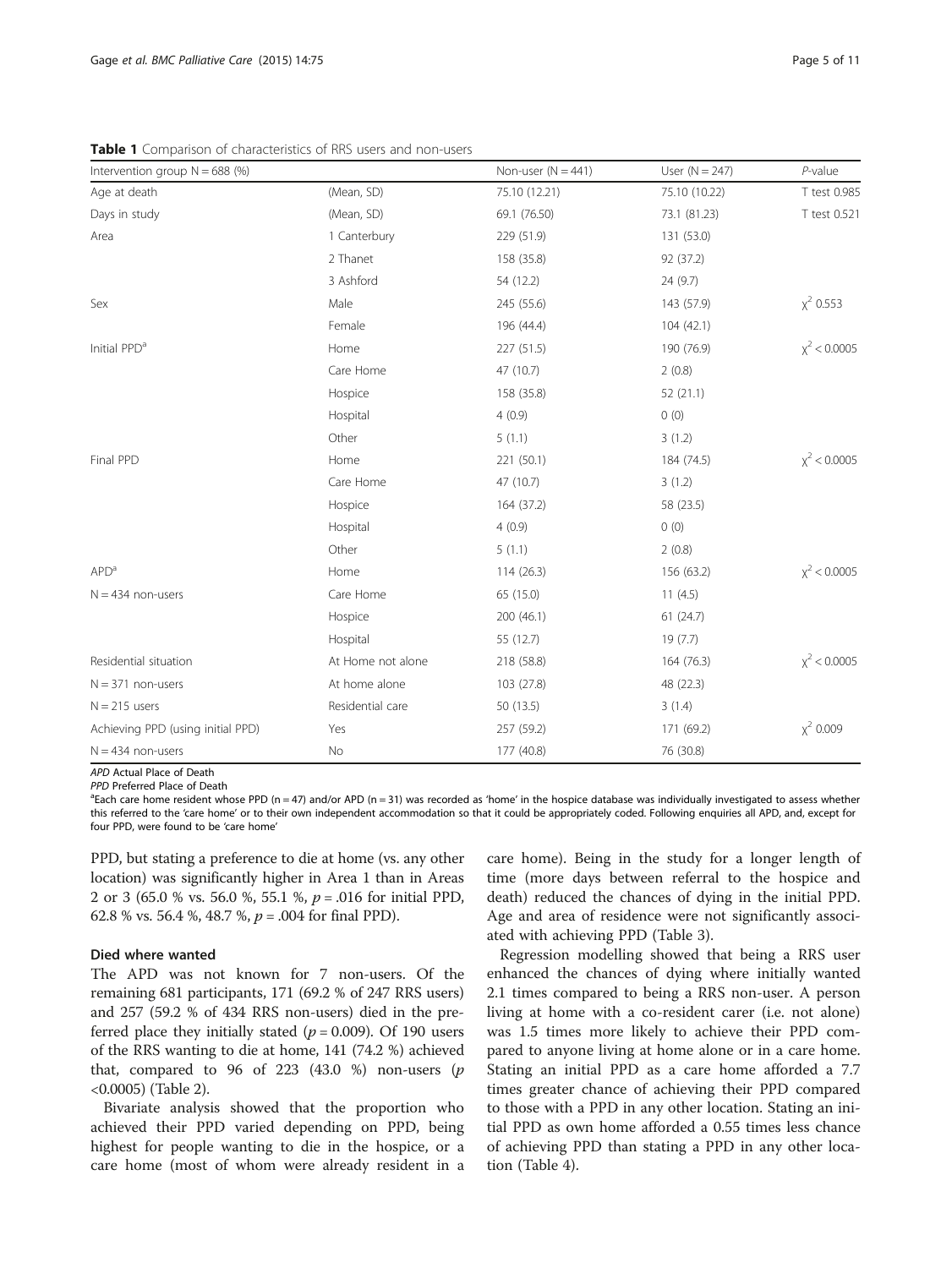| Achieved PPD shown on |             | <b>APD</b>   |         |                |         |                |             |                     |             |                |  |  |
|-----------------------|-------------|--------------|---------|----------------|---------|----------------|-------------|---------------------|-------------|----------------|--|--|
| diagonal              |             | Home         |         | Care Home      |         | Hospice        |             | Hospital            |             | Total          |  |  |
| Group                 | Initial PPD | N            | $\%$    | N              | $\%$    | N              | %           | N                   | $\%$        | $\mathbb N$    |  |  |
| Non user              | Home        | 96           | 43.0    | 9              | 4.0     | 79             | 35.4        | 39                  | 17.5        | 223            |  |  |
|                       | Care Home   |              | 2.1     | 43             | 91.5    |                | 2.1         | $\overline{2}$      | 4.3         | 47             |  |  |
|                       | Hospice     | 15           | 9.7     | 12             | 7.7     | 117            | 75.5        | 11                  | 7.1         | 155            |  |  |
|                       | Hospital    |              | 25.0    | $\overline{0}$ | $\circ$ | $\overline{2}$ | 50.0        |                     | 25.0        | $\overline{4}$ |  |  |
|                       | Other       |              | 20.0    |                | 20.0    |                | 20.0        | 2                   | 40.0        | 5              |  |  |
|                       | Total       | 114          | 26.3    | 65             | 15.0    | 200            | 46.1        | 55                  | 12.7        | 434            |  |  |
| User                  | Home        | 141          | 74.2    | $\overline{2}$ | 1.1     | 33             | 17.3        | 14                  | 7.3         | 190            |  |  |
|                       | Care Home   | $\mathbf{0}$ | $\circ$ | $\overline{2}$ | 100.0   | 0              | $\mathbf 0$ | $\mathsf{O}\xspace$ | $\mathbf 0$ | $\overline{2}$ |  |  |
|                       | Hospice     | 14           | 26.9    | 5              | 9.6     | 28             | 53.8        | 5                   | 9.6         | 52             |  |  |
|                       | Other       |              | 33.3    | $\overline{2}$ | 66.7    | 0              | $\mathbf 0$ | $\mathbf 0$         | 0           | 3              |  |  |
|                       | Total       | 156          | 63.2    | 11             | 4.5     | 61             | 24.7        | 19                  | 7.7         | 247            |  |  |

<span id="page-6-0"></span>Table 2 Comparison of actual and preferred place of death

#### Service use and costs

Users of the RRS had higher use of GP, community, Marie Curie and out-of-hours services than RRS nonusers; the difference was significant for some time periods and services. Non-users tended to have higher use of acute hospital services (significant 3 – 14 day period) and hospice services other than the RRS (significant 15- 30 day period) than the RRS users (Table [5](#page-7-0)).

The pattern of costs for users and non-users reflects service utilisation. The large cost items are primary, community, hospice and hospital inpatient stays. As expected, costs increase as duration of time in the study

Table 3 Characteristics of those who achieved initial preferred place of death

|                       |                    |                | Achieved PPD - NO (N = 253) |                | Achieved PPD - YES ( $N = 428$ ) | Significant       |
|-----------------------|--------------------|----------------|-----------------------------|----------------|----------------------------------|-------------------|
|                       |                    | $\mathbb N$    | $\%$                        | $\mathbb N$    | $\%$                             | difference<br>(p) |
| Area                  | 1                  | 120            | 33.7                        | 236            | 66.3                             |                   |
|                       | $\overline{2}$     | 100            | 40.5                        | 147            | 59.5                             | $x^2$ 0.144       |
|                       | 3                  | 33             | 42.3                        | 45             | 57.7                             |                   |
| Gender                | Female             | 100            | 33.7                        | 197            | 66.3                             | $\chi^2$ 0.098    |
|                       | Male               | 153            | 39.8                        | 231            | 60.2                             |                   |
| Days in study         | $0 - 2$            | $\overline{4}$ | 10.0                        | 36             | 90.0                             |                   |
|                       | $3 - 14$           | 30             | 25.4                        | 88             | 74.8                             | $\chi^2$ < 0.0005 |
|                       | $15 - 30$          | 36             | 30.5                        | 82             | 69.5                             |                   |
|                       | $31 - 60$          | 54             | 37.2                        | 91             | 62.8                             |                   |
|                       | $>60$              | 129            | 49.6                        | 131            | 50.4                             |                   |
| Initial PPD           | Own home           | 176            | 42.6                        | 237            | 57.4                             |                   |
|                       | Care home          | $\overline{4}$ | 8.2                         | 45             | 91.8                             | $\chi^2$ < 0.0005 |
|                       | Hospice            | 62             | 30.0                        | 145            | 70.0                             |                   |
|                       | Hospital           | 3              | 75.0                        | $\overline{1}$ | 25.0                             |                   |
|                       | Other              | 8              | 100.0                       | $\circ$        |                                  |                   |
|                       |                    |                | Achieved PPD - NO (N = 225) |                | Achieved PPD - YES ( $N = 354$ ) |                   |
| Residential situation | Own home not alone | 146            | 38.7                        | 231            | 63.1                             |                   |
|                       | Own home alone     | 69             | 46.3                        | 80             | 53.7                             | $\chi^2$ 0.002    |
|                       | Care home          | 10             | 18.9                        | 43             | 81.1                             |                   |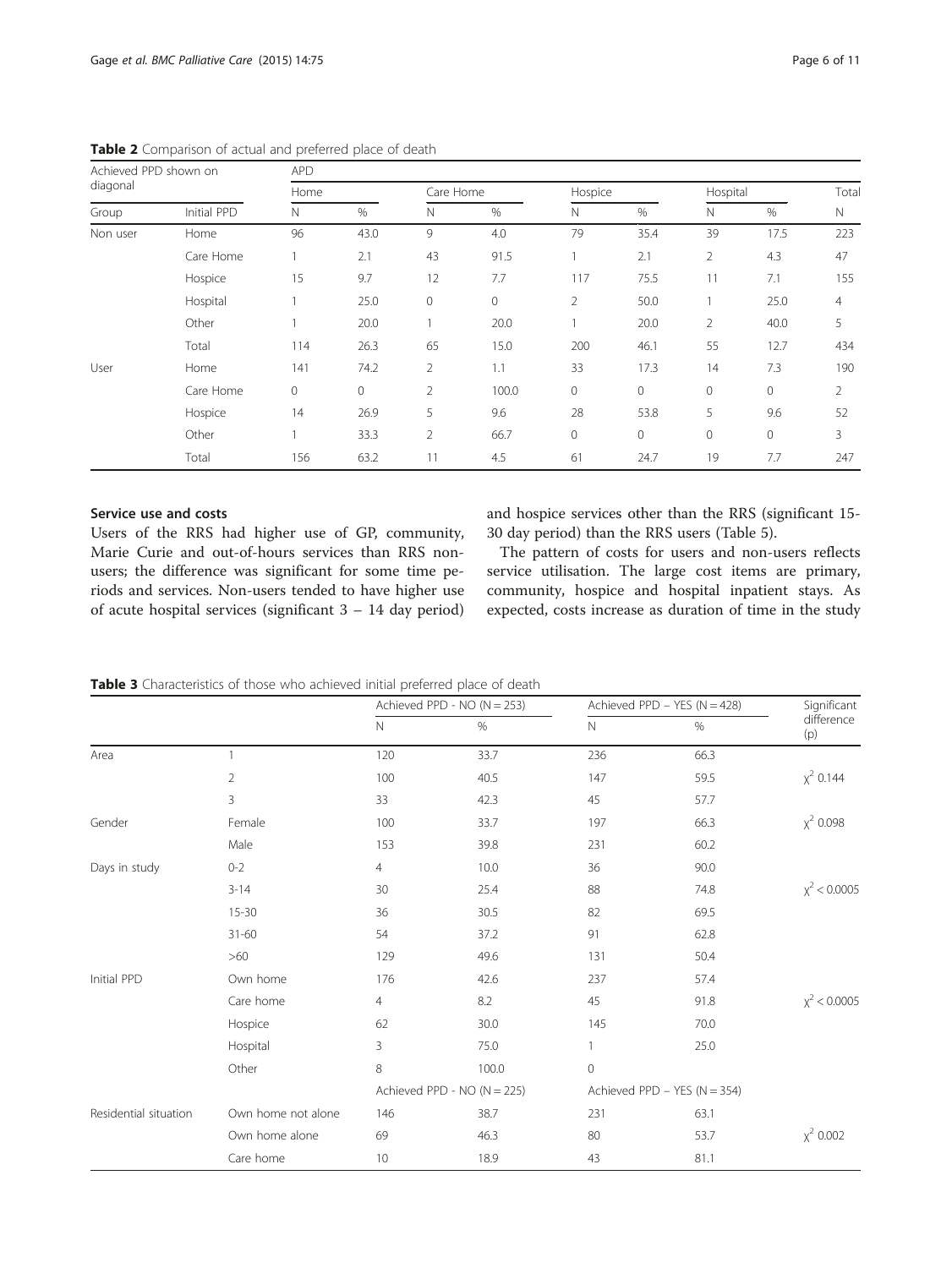<span id="page-7-0"></span>Table 4 Stepwise (backward elimination) logistic regression modelling of achieving PPD (Yes/No)

| Variable                                                    | Odds Ratio (OR) | р       | 95 % CI for OR |        |  |  |
|-------------------------------------------------------------|-----------------|---------|----------------|--------|--|--|
|                                                             |                 |         | Lower          | Upper  |  |  |
| Live at home with carer                                     | 1.505           | .050    | 1.001          | 2.263  |  |  |
| Area 3                                                      | 0.542           | .036    | 0.306          | 0.959  |  |  |
| RRS user (vs. non-user)                                     | 2.099           | &0.0005 | 1430           | 3.081  |  |  |
| Days in study (between<br>referral to hospice<br>and death) | 0.983           | &0.0005 | 0.977          | 0.989  |  |  |
| Initial PPD is home                                         | 0.548           | .005    | 0.362          | 0.830  |  |  |
| Initial PPD is care home                                    | 7.708           | < 0005  | 2.531          | 23.470 |  |  |
| Constant                                                    | 2.894           | &0.0005 |                |        |  |  |

rises. However, the RRS is a crisis-driven, time-limited service, so the median number of visits to people with different times in the study was similar (overall median: 11 visits; cost £425). There was no significant difference in the total service costs of users and non-users for any time period, except, amongst those referred to the hospice within 2 days of death, when RRS users had significantly higher overall cost of services than non-users due to the RRS input and other community care costs (Table [6\)](#page-8-0).

#### **Discussion**

The study was based on people referred to a large hospice provider and focussed on a comparison of users and non-users of a new RRS that was rolled out in phases across three areas. When the RRS was available in an area, some 36 % of hospice clients accessed it. Users were more likely than non-users to live in their own homes with a co-resident carer and have expressed a wish to die at home. Overall there was no difference in the whole system costs of RRS users and non-users, except RRS users referred to the hospice within two days of death incurred significantly higher total costs than non-users in the study for the same period of time. Hospice patients who did not use the RRS relied on all the other hospice services more than RRS users, but, consistent with some other evidence [\[20](#page-10-0)], RRS users had higher utilisation of other health services than nonusers.

Amongst the 953 patients for whom a PPD was known, there was no significant difference between the intervention and control arms of the study in the proportions who died in their preferred place (428 of 688, 62.8 % in the intervention group, 164 of 265 in the control group, chi squared  $p = .724$ ) [\[17](#page-10-0)]. However, within the intervention group, significantly higher proportions of RRS users than non-users achieved their PPD (69 % vs. 59 %). In particular, people wanting a home death were more likely to achieve it if they had access to the RRS (74 % users vs. 43 % non-users). Being a RRS user more than doubled a participant's chances of dying where they wanted. Other studies set in the UK have also found that RRS results in higher proportions of patients dying at home [\[10, 14](#page-10-0), [15](#page-10-0)]. This might reflect selection bias, i.e. only people where health professionals perceive the RRS could make a difference are offered access to it.

Having a co-resident carer also increased the chances (one and half times) of dying in the preferred location, reflecting the well-recognised problems of facilitating the wish to die at home of people who live alone [[21\]](#page-10-0). In supporting carers to minimise the adverse effects of their role [[22](#page-10-0)], the RRS may prevent carer breakdown and unplanned use of inpatient services. The group most likely to die where they wanted was care home residents, most of whom were deemed to have wanted to die in their care home, and achieved that wish. It should be noted, however, that ambiguities in the hospice data that recorded the wishes of some care home residents as being to die at 'home' were interpreted by the researchers (after case-by-case investigation) as meaning 'care home'.

Patients who were referred to the hospice further from death, and who wanted to die at home, were less likely to achieve that than those referred to the hospice closer to death and those who wanted to die somewhere other than their own home. The analysis was based on initial PPD as recorded in the hospice notes, and lower proportions dying where they wanted amongst people in the study longer could have arisen because changes in wishes were not recorded. It is known that preferences change, even in the last hours [[23](#page-10-0)], with lower proportions wanting to die at home as death approaches [\[5](#page-10-0)]. Wishes are influenced by unforeseen experiences, the views and health of family carers and by the care process itself, e.g. the availability of technology at home. The extent to which changes in patients' wishes as death approached were captured in this study is not known. Analysis revealed differences between the initial and final wishes in only 12 participants, but recording of changes of preference was not reliable, and it is possible that changes to the initial PPD were overwritten in notes. Although meeting individual's PPD is a suggested national outcome for palliative services [\[8](#page-10-0), [24\]](#page-10-0), its use in practice, and in research, presents challenges and findings based on it, including statistics on achieving PPD, should be interpreted with caution.

The RRS was delivered by the same team in all three areas and data were aggregated for analysis. Prior to the service being rolled out in each area, additional HCAs were recruited. The RRS worked as a team, and each HCA visited patients across all three areas [\[18](#page-10-0)]. Although patients did not differ between areas in age, sex, residential situation, and length of time in the study,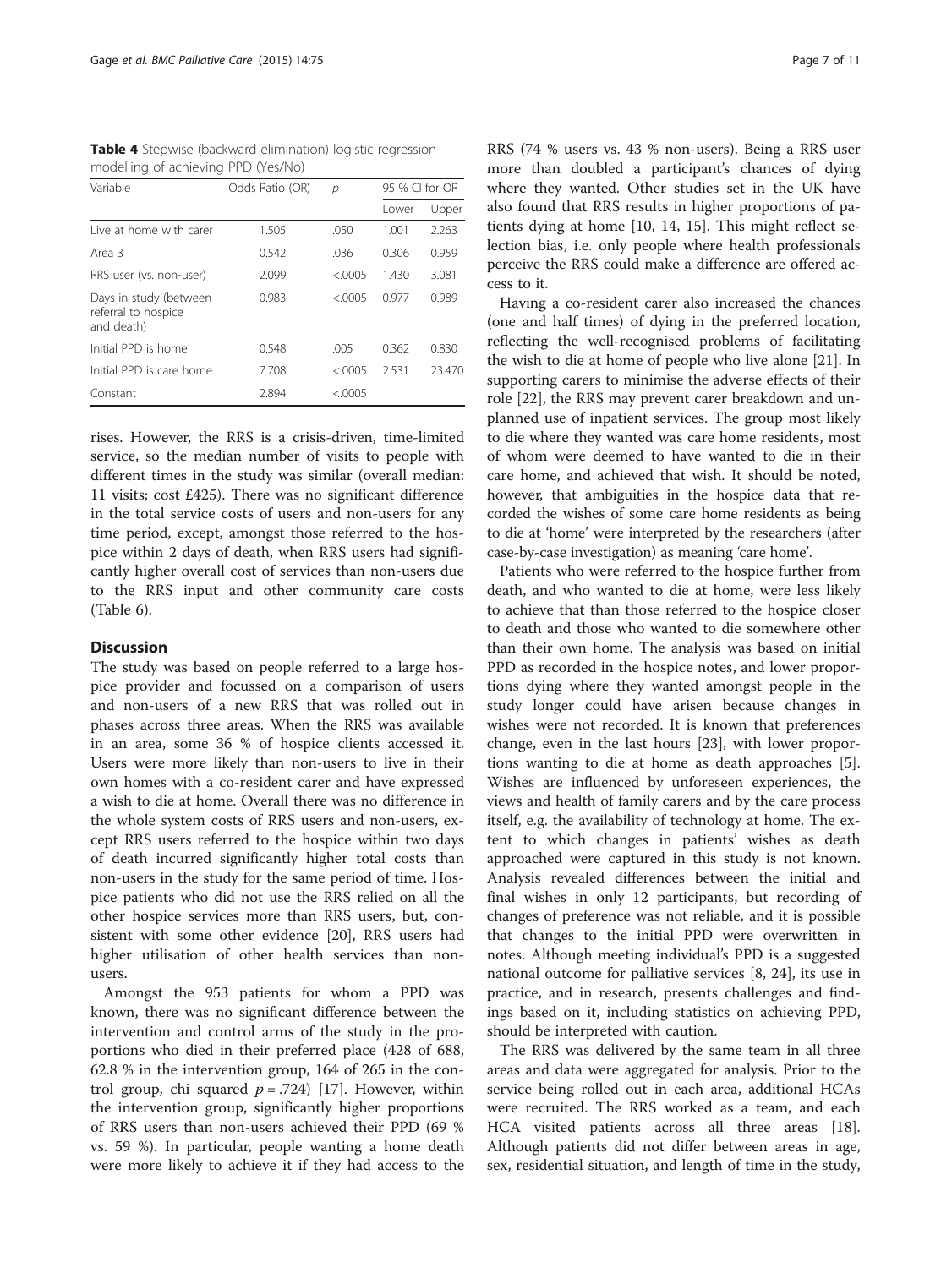|                                         |                              | Days in study (time between referral to hospice and death) |                |              |             |               |                |              |                |            |                |  |  |
|-----------------------------------------|------------------------------|------------------------------------------------------------|----------------|--------------|-------------|---------------|----------------|--------------|----------------|------------|----------------|--|--|
| Service type                            |                              | $0-2$ days                                                 |                | $3-14$ days  |             | 15-30 days    |                | 31-60 days   |                | >60 days   |                |  |  |
|                                         | Study Group                  | Non-User                                                   | User           | Non-User     | User        | Non-User      | User           | Non-User     | User           | Non-User   | User           |  |  |
|                                         | Number in Group              | 17                                                         | $\overline{7}$ | 52           | 28          | 37            | 30             | 58           | 36             | 103        | 58             |  |  |
| All GP/primary contacts <sup>a</sup>    | No $(%)$ with $> =1$ contact | 5(29.4)                                                    | 4(57.1)        | 22 (42.3)    | 19 (67.9)   | 25 (67.6)     | 27 (90.0)      | 46 (79.3)    | 33 (91.7)      | 94 (91.3)  | 56 (96.6)      |  |  |
|                                         | Median contacts, IQR         | $0,0-1$                                                    | $1,0-1$        | $0,0-1$      | $1,0-3$     | $1,0-2$       | $2,0.1 - 2$    | $2,0-4$      | $2.5, 0.7 - 4$ | $4,1 - 8$  | $6,1.9 - 8.5$  |  |  |
|                                         | <b>MWU</b>                   | 0.285                                                      |                | 0.011        |             | 0.078         |                | 0.539        |                | 0.031      |                |  |  |
|                                         | Number in Group              | 31                                                         | 9              | 76           | 42          | 66            | 52             | 100          | 47             | 168        | 97             |  |  |
| All Community contacts <sup>b</sup>     | No $(%)$ with $> =1$ contact | 16(51.6)                                                   | 8 (88.9)       | 36 (47.4)    | 34 (81.0)   | 39 (59.1)     | 45 (86.5)      | 83 (83.0)    | 43 (91.5)      | 132 (78.6) | 93 (95.9)      |  |  |
|                                         | Median contacts, IQR         | $1,0-4$                                                    | $7,0-8$        | $0,0-5$      | 11.5,0-17   | $2.6,0 - 7.5$ | 13.5,0-21.25   | 7.5,0-15.75  | 15,0.80-34     | 12,0-30.5  | 26,5-43        |  |  |
|                                         | <b>MWU</b>                   | 0.024                                                      |                | 0.000        |             | 0.000         |                | 0.004        |                | 0.000      |                |  |  |
| All Acute contacts <sup>c</sup>         | No $(%)$ with $> =1$ contact | 1(3.2)                                                     | 0(0)           | 19 (25.0)    | 3(7.1)      | 30(45.5)      | 19 (36.5)      | 64 (64.0)    | 25 (53.2)      | 135 (80.4) | 82 (84.5)      |  |  |
|                                         | Median contacts, IQR         | $0,0-0$                                                    | $0,0-0$        | $0,0 - 0.75$ | $0.0 - 0$   | $0,0-2$       | $0.0 - 1.75$   | 1,0-7.75     | $1,0-5$        | $6,0-15$   | $4,0-12$       |  |  |
|                                         | MWU                          | 0.590                                                      |                | 0.014        |             | 0.426         |                | 0.369        |                | 0.231      |                |  |  |
| All Marie Curie visits <sup>d</sup>     | No $(%)$ with $> =1$ contact | 1(3.2)                                                     | 0(0)           | 0(0)         | 7(16.7)     | 0(0)          | 9(17.3)        | 2(2.0)       | 5(10.6)        | 3(1.8)     | 12 (12.4)      |  |  |
|                                         | Median visits, IQR           | $0,0-0$                                                    | $0,0-0$        | $0,0-0$      | $0,0-0$     | $0,0-0$       | $0,0-0$        | $0,0-0$      | $0,0-0$        | $0,0-0$    | $0,0-0$        |  |  |
|                                         | <b>MWU</b>                   | 0.590                                                      |                | 0.000        |             | 0.000         |                | 0.022        |                | 0.000      |                |  |  |
| All Out-of-hours contacts <sup>e</sup>  | No $(%)$ with $> =1$ contact | 2(6.5)                                                     | 2(22.2)        | 8(10.5)      | 16 (38.1)   | 11(16.7)      | 18 (34.6)      | 20(20.0)     | 17 (36.2)      | 43 (25.6)  | 46 (47.4)      |  |  |
|                                         | Median contacts, IQR         | $0,0-0$                                                    | $0,0-0$        | $0,0-0$      | $0,0-1$     | $0,0-0$       | $0.0 - 1.75$   | $0,0-0$      | $0,0-1$        | $0,0-1$    | $0,0-2$        |  |  |
|                                         | <b>MWU</b>                   | 0.170                                                      |                | 0.000        |             | 0.016         |                | 0.034        |                | 0.000      |                |  |  |
| Hospice Contacts <sup>f</sup> , not RRS | No $(%)$ with $> =1$ contact | 31 (100)                                                   | 9(100)         | 76 (100)     | 42 (100)    | 66 (100)      | 52 (100)       | 100 (100)    | 47 (100)       | 168 (100)  | 97 (100)       |  |  |
|                                         | Median contacts, IQR         | $1,1-3$                                                    | $1,1 - 1.5$    | $4,1 - 7.75$ | $3,1 - 4$   | 10,1.7-16.2   | $3.5,2-6$      | $4.5,2-13.5$ | $6,2-13$       | $11,2-28$  | 13,4-26.5      |  |  |
|                                         | <b>MWU</b>                   | 0.170                                                      |                | 0.404        |             | 0.000         |                | 0.161        |                | 0.302      |                |  |  |
| Social services <sup>9</sup>            | No $(%)=1$ service           | 1(3.2)                                                     | 1(11.1)        | 8(10.7)      | 3(7.1)      | 5(7.6)        | 9(17.3)        | 22(22.0)     | 6(12.8)        | 24 (14.3)  | 21 (81.6)      |  |  |
|                                         | <b>MWU</b>                   | 0.345                                                      |                | 0.536        |             | 0.104         |                | 0.158        |                | 0.167      |                |  |  |
| Hospice RRS                             | No (%) used RRS              | 0                                                          | 9(100)         | $\circ$      | 42 (100)    | $\circ$       | 52 (100)       | $\circ$      | 47 (100)       | $\circ$    | 97 (100)       |  |  |
|                                         | Median visits, IQR           |                                                            | $4,1 - 8$      |              | $11,2-23$   |               | $9.50, 1 - 27$ |              | $12,1 - 33$    |            | 14, 1.8 - 33.5 |  |  |
|                                         | Median hours, IQR            |                                                            | $8,4 - 9.2$    |              | 15.1,4-28.4 |               | $10,2 - 31.5$  |              | 12.7,2.9-50.4  |            | 18,2-47.9      |  |  |

<span id="page-8-0"></span>**Table 5** Total service use: comparison of RRS users ( $N = 247$ ) and non-users ( $N = 441$ ), by days in the study

Notes:

<sup>a</sup>Sum of patient visits to surgery to see GP or practice nurse, and home visits by GP

bSum of visits and telephone calls to patient by community nurse, long term condition team, intermediate care teams, community matron

c Sum of visits to hospital A&E, inpatient nights, outpatient appointments, day hospital visits

<sup>d</sup>Number of Marie Curie health care assistants or registered nurse visits; each lasted 8 h (overnight sitting)

e<br>Sum of out of hours home visits by GP or nurse, telephone advice by GP, 'walk-in' attendances, and ambulance responses

<sup>f</sup>All participants had been referred to the hospice. Hospice services include: home or outpatient contacts with hospice nurses, doctors, allied health professionals, social worker, chaplain; inpatient stays; day hospice attendances for complementary therapies

<sup>g</sup>Number of social services received (e.g. domiciliary help, meals)

MWU Mann Whitney U test

IQR is displayed as the explicit 25 % - 75 % values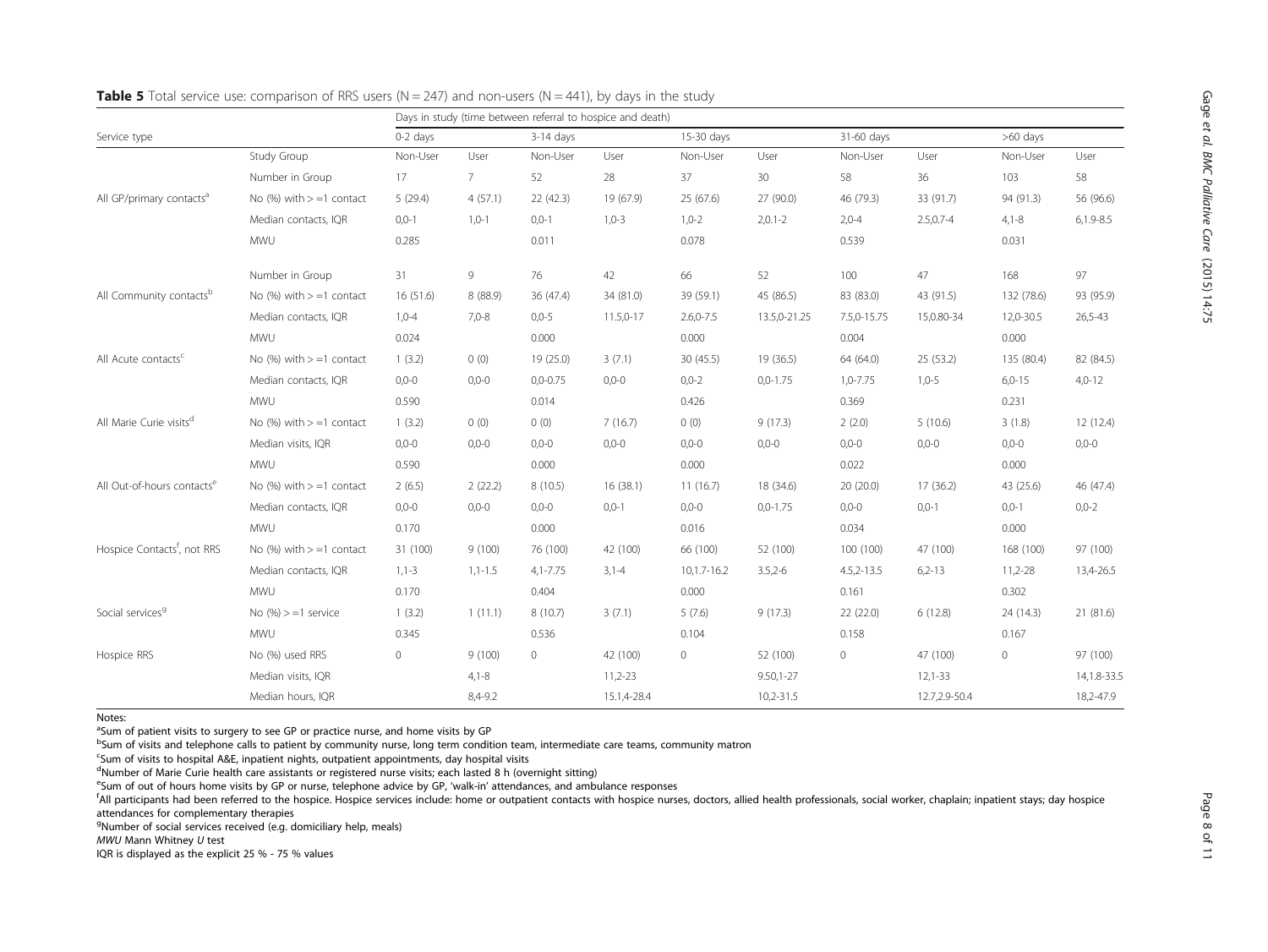| Median (inter- quartile<br>range, 75 <sup>th</sup> - 25 <sup>th</sup> ),<br>Study group | Days in study (time between referral to hospice and death) |                        |             |               |                         |                        |             |                |             |                         |  |  |  |
|-----------------------------------------------------------------------------------------|------------------------------------------------------------|------------------------|-------------|---------------|-------------------------|------------------------|-------------|----------------|-------------|-------------------------|--|--|--|
|                                                                                         | $0-2$ days                                                 |                        | $3-14$ days |               | 15-30 days              |                        | 31-60 days  |                | $>60$ days  |                         |  |  |  |
|                                                                                         | Non-user                                                   | User                   | Non-user    | User          | Non-user                | User                   | Non-user    | User           | Non-user    | User                    |  |  |  |
| Number in group                                                                         | 31                                                         | 9                      | 76          | 42            | 66                      | 52                     | 100         | 47             | 168         | 97                      |  |  |  |
| All GP/primarycontacts                                                                  | 65 (65)                                                    | 65 (120)               | 120 (123)   | 123 $(117)^a$ | 189 (69)                | 189 (48)               | 339 (217)   | 339 (240)      | 525 (273)   | 525 $(218)^a$           |  |  |  |
| All community contacts                                                                  | 27 (108)                                                   | 189 $(135)^a$          | 0(133)      | 302 $(375)^a$ | 63 (200)                | 364 (390) <sup>a</sup> | 209 (378)   | 378 $(814)^a$  | 331 (773)   | 737 (777) <sup>a</sup>  |  |  |  |
| All acute (hospital) contacts                                                           | 0(0)                                                       | 0(0)                   | $0(54)^{a}$ | 0(0)          | 0(274)                  | 0(137)                 | 93 (2718)   | 72 (1700)      | 1064 (4025) | 900 (2943)              |  |  |  |
| All Marie Curie visits                                                                  | 0(0)                                                       | 0(0)                   | 0(0)        | $(0)(0)^a$    | 0(0)                    | $0(0)^a$               | 0(0)        | $(0)(0)^a$     | 0(0)        | $(0)(0)^a$              |  |  |  |
| All Out-of-hours contacts                                                               | 0(0)                                                       | 0(0)                   | 0(0)        | $(41)^a$      | 0(0)                    | $(81)^a$               | 0(0)        | $(41)^a$       | 0(33)       | $0(122)^a$              |  |  |  |
| All hospice contacts,<br>not RRS                                                        | 90 (324)                                                   | 90(45)                 | 504 (2056)  | 241 (365)     | 2512(5056) <sup>a</sup> | 274 (511)              | 360 (1889)  | 605 (2919)     | 1694 (8016) | 1172 (5707)             |  |  |  |
| All social services                                                                     | 0(0)                                                       | 0(0)                   | 0(0)        | 0(0)          | 0(0)                    | $(0)(0)^a$             | 0(0)        | 0(0)           | 0(0)        | 0(0)                    |  |  |  |
| Hospice RRS visits                                                                      | 0(0)                                                       | 160 $(240)^a$          | 0(0)        | 440 $(721)^a$ | 0(0)                    | 380 (951) <sup>a</sup> | 0(0)        | 480 $(1161)^a$ | 0(0)        | 560 (1181) <sup>a</sup> |  |  |  |
| Total of 8 services                                                                     | 367 (262)                                                  | 690 (291) <sup>a</sup> | 1372 (2102) | 1548 (1278)   | 3790 (4409)             | 2204 (2523)            | 3809 (6859) | 5110 (5461)    | 7298(11327) | 7324 (7951)             |  |  |  |

Table 6 Costs of services received £2010<sup>b</sup> : Comparison of RRS users (N = 247) and non-users (N = 441), by days in the study

<sup>a</sup>Mann Whitney *U* test, significantly higher than the other group,  $p < 0.05$ 

<sup>b</sup>Unit costs of health care, inclusive of oncosts and overheads, applied to service utilisation [\[19\]](#page-10-0). GP/Primary: GP/nurse surgery consultations £36/£7.75, GP home visits £120. Community: home visit by nurse/long term conditicns or intermediate care team £27/£31.40, telephone call by long term conditions or intermediate care team £10.00. Acute: A&E £114, outpatient consultation £72, day hospital £194, inpatient night £425. Marie Curie health care assistant/nurse visit: £32/£64. Out-of hours: GP/home visit £180 / £40.50, GP telephone advice £33, walk-in clinic £37, ambulance £90. Hospice costs (based on NHS costs following discussion with hospice finance director), inclusive of oncosts and overheads: home visits by consultant/associate director/nurse/physician/associate practitioner/social worker or chaplain/physiotherapist or occupational therapist: £355/ £132/£90/£324/£40/£172/£225/£58; outpatient consultations with consultant/nurse/physician/associate practitioner/social worker: £213.40/£28/£140/£5.25/£106.50; inpatient days: £425; day hospice: £194; counselling: £53.25; breathlessness therapy: £38; complementary therapies (varied): £25.75; RRS: £40 per visit (two visits counted when two HCAs attended)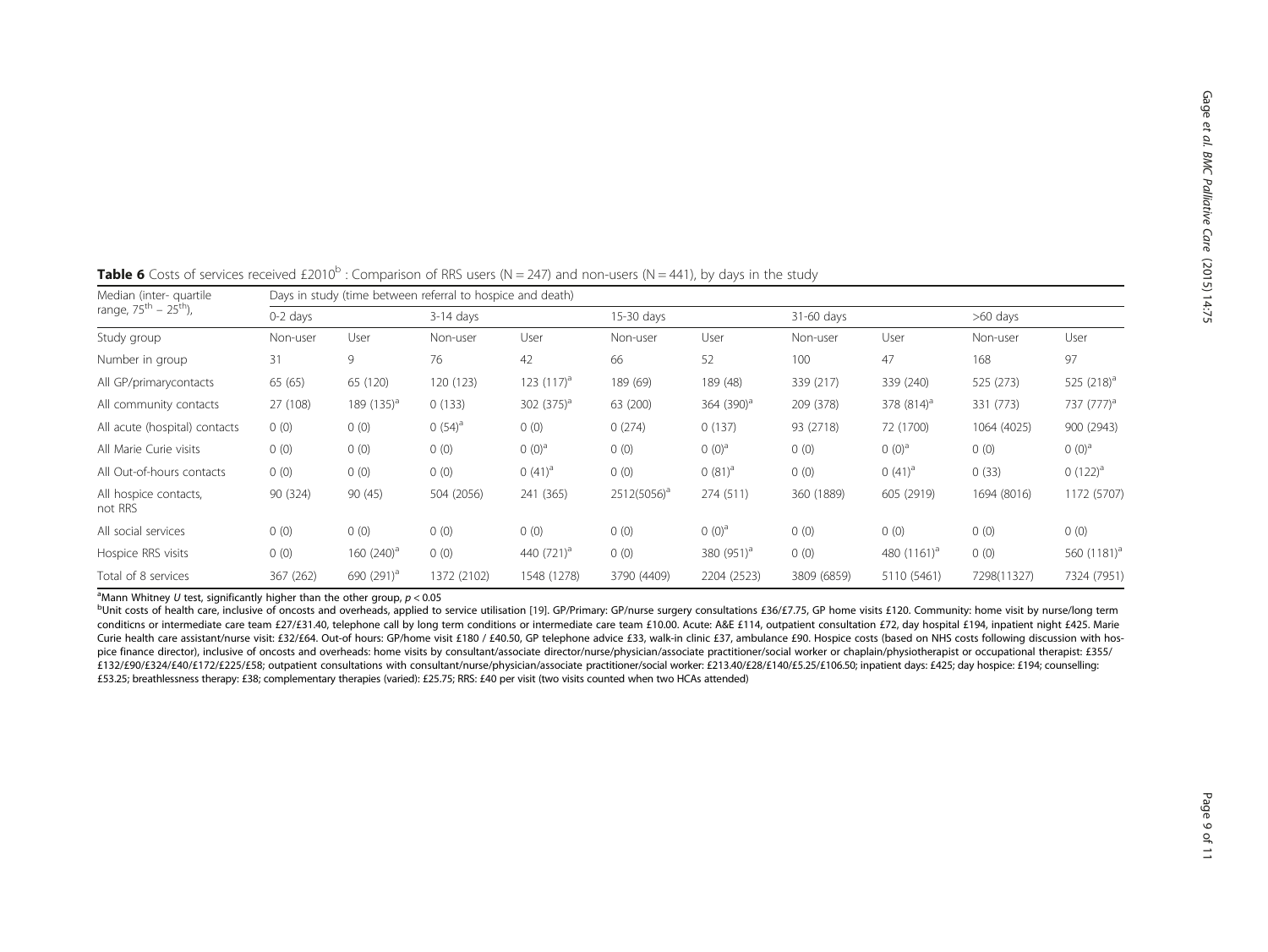<span id="page-10-0"></span>higher proportions of patients in Area 1 expressed a wish to die at home, and participants in Area 3 had a lower chance of dying in their preferred place, after controlling for all other factors. Reasons underlying these differences are not known, but may reflect differing socio-economic profiles of the areas.

The study meets a well-recognised need for information on end-of-life costs to inform service commissioning [5, 8, 10–12] and provides unique information on whole system utilisation of services in the days/weeks leading up to death. The data were meticulously collected from hospice records and directly from providers, and the findings confirm the high resource use of palliative care [25]. However, unlike some other studies [10, 26–29], provision of the RRS was not associated with lower overall costs, and this may reflect the particular context in which this RRS was delivered and the patient group it covered. Decisions about who was offered the RRS were usually made by hospice clinical staff based on whether immediate end-of-life care was needed (prognosis less than 72 h) or for crisis intervention (sudden deterioration or carer breakdown). People receiving the RRS were disproportionately those with co-resident carers, had expressed a wish to die at home and had high utilisation of other services. Some other specialist palliative care services have different referral criteria, for example, only including people wanting to die at home [28]. From a commissioning perspective, it is interesting to note that non-users of the RRS tended to have higher utilisation of hospital and other hospice services, and further work is needed to explore this trend.

Methodological and ethical challenges confront research in the palliative care arena, and specific problems are associated with randomisation, and measuring quality of life and outcomes [30–32]. Particular difficulties exist in calculating palliative care costs [8, 10, 11] due to problems defining when end-of-life starts [33], and the fragmentation of service use data across providers [26, 34]. This study took a pragmatic approach and utilised the opportunity provided by the introduction of a new RRS (a natural experiment) to evaluate its impact on achieving PPD and costs. Performing a retrospective power calculation, based on detecting a 10 % difference between users and non-users of the RRS in achieving PPD, the sample sizes (247 vs. 434) provided good power (74.2 % for a 2-sided test).

However, it has several limitations. It only includes people referred to a hospice, and this group may not be representative of all people receiving community palliative care. People with no recorded PPD were excluded, and this group was less likely to have died at home and live alone than those with a PPD, so the sample analysed was not entirely typical of the whole hospice population. Service use data and costs were analysed in five time

periods which were determined post hoc. Experimentation suggested that a finer (weekly) division (13 time periods) was impractical because the group sizes were too small for meaningful analysis. The five groups identified provided approximately even numbers of participants (except the open-ended longest period), but different groupings could have affected the findings. Some GPs did not provide service use data (affected 37 % of participants) and use of mean imputation may have introduced inaccuracies. The costs of the RRS may be underestimated since they were based on visits lasting one hour, and sometimes staff stayed longer (e.g. night sitting). Travel costs (averaged £12 per visit) were not included since they varied with the location of the patient's home. The burden of a home death on family carers was not calculated although evidence shows this exceeds the cost of formal services [35]. No measure of quality of care was included although interviews with a sample of carers in the study identified that care providers have an important influence on a 'good death' [36].

#### Conclusions

The benefits of an integrated care system to address the multiple and diverse needs of people at the end of life are recognised [37], and a RRS plays an important role within that system by increasing choice and reducing the fragmentation of services that is a source of distress to patient and carers [5, 8, 11, 38–40]. Amongst patients referred to the hospice in this study, those with a co-resident family carer and who had expressed a wish to die at home were most likely to receive care from the RRS. The provision of the RRS that worked in cooperation with other local services did not affect the whole system costs of providing palliative care. Analysis of users compared to non-users produced evidence that the RRS supports people to die where they want, especially if that is in their own home. But there is a high likelihood of bias in the selection of patients who receive access to the RRS. Supply side factors, however, also affect outcomes, and resource constraints may have restricted access to the service and affected the proportions dying in their preferred place. Since the service was observed to be cost neutral, a case exists for widening access to it.

#### Abbreviations

A&E: Accident and Emergency Department; APD: Actual Place of Death; DH: Department of Health; GP: General Practitioner; HCA: Health Care Assistant; NHS: National Health Service; PPD: Preferred Place of Death; RRS: Rapid Response Service.

#### Competing interests

The authors declare that they have no competing interests.